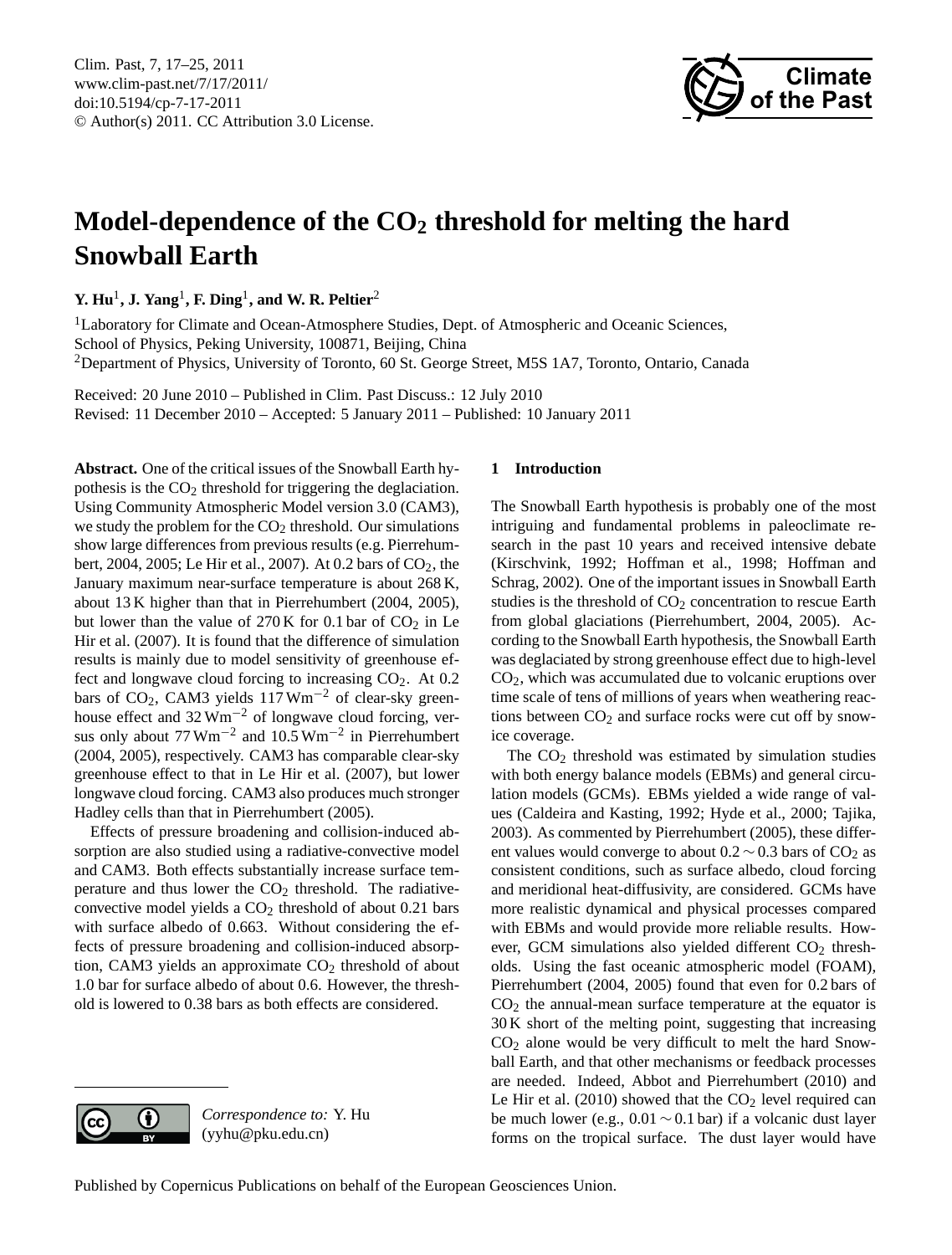lowered surface albedo in the tropics, so that deglaciation can be triggered at lower  $CO<sub>2</sub>$  levels. Using a different atmospheric GCM (LMDz), Le Hir et al. (2007) reported that the hard Snowball Earth can be melted at  $0.45$  bars of  $CO<sub>2</sub>$ . They showed that the major difference from FOAM simulation results is due to much stronger longwave cloud forcing in LMDz (Hereafter, Pierrehumbert (2004, 2005) and Le Hir et al. (2007) are also referred as FOAM and LMDz, respectively). The diversity of GCM simulations suggests that the  $CO<sub>2</sub>$  threshold is model dependent, as pointed out by Pierrehumbert (2005). In the present study, we report different simulation results of the  $CO<sub>2</sub>$  threshold from these previous GCM simulations. We also show that the differences are not only reflected in radiation, thermodynamics and cloud physics, but also in atmospheric dynamics, such as the Hadley circulation.

So far, both EBM and GCM models predicted that at least a few tenths of 1 bar of  $CO<sub>2</sub>$  is required to deglaciate the hard Snowball Earth. As  $CO<sub>2</sub>$  concentration reaches such a high level, the contribution of  $CO<sub>2</sub>$  partial pressure to total surface pressure cannot be neglected (Kasting, personal communication, 2010). The increase in total surface pressure increases absorption of greenhouse gases in the infrared region, which causes stronger greenhouse effect and increases surface temperature. This is because high pressure leads to more frequent collisions of air molecules, which broadens absorption lines and causes gases absorbing over a broader range of spectral lines in the infrared region. As a result, pressure broadening would lower the  $CO<sub>2</sub>$  threshold. The effects of pressure broadening and collision-induced absorption of greenhouse gases have not been considered in previous GCM simulations. Abbot and Pierrehumbert (2010) have argued that  $0.1$  or  $0.2$  bars of  $CO<sub>2</sub>$  might not increase the total surface pressure very much for the Snowball Earth period because atmospheric oxygen probably had a partial pressure of 0.15 bars lower than present levels according to Holland et al. (2006) and Canfield et al. (2007). Nevertheless, it is interesting to see how important the effect of pressure broadening on surface temperature and the  $CO<sub>2</sub>$  threshold. Therefore, in the present paper we will also examine the effect with a radiative-convective model and a GCM.

## **2 Models and experiments**

The model used here is the CAM3 developed by the National Center for Atmospheric Research (Collins et al., 2004). It has a horizontal resolution of approximately  $2.8^\circ \times 2.8^\circ$  in latitude and longitude and 26 vertical levels from the surface to approximately 2.0 hPa. CAM3 includes a thermodynamic sea-ice model, similar to the Community Sea Ice Model (Briegleb et al., 2004), with which snow depth, surface temperature, surface albedo, and energy fluxes between ice and overlying atmosphere can be predicted, while ice thickness and ice fractional coverage are both prescribed by keeping ice-surface temperature below  $-1.8 \degree C$  (271.35 K) (the model melting point of water). Below the model melting point, ice surface temperature varies, depending on energy budget over the surface. The ice prescription here is similar to that in Le Hir et al. (2007).

To simulate a hard Snowball Earth, we prescribe an ocean covered by fixed sea ice with thickness of 20 m. An idealized rectangular supercontinent is centered at the equator as in Pierrehumbert (2004, 2005) and Poulsen et al. (2001). Sea ice is covered by a snow layer with initial depth of 1 meter (liquid water equivalent). Snow depth varies with time. Solar luminosity is 94% of the present value. Eccentricity, obliquity, and rotation rate are all defined as present values. We use the same albedo values as Pierrehumbert (2005), that is, snow albedo is 0.9 and 0.6 for visible and near-infrared radiation, respectively. The sea-ice albedo is 0.5, independent of wavelength (Sea ice albedo in Pierrehumbert (2004, 2005) was 0.7. See Abbot and Pierrehumbert (2010) for detailed explanation). Various  $CO<sub>2</sub>$  levels have been set: 100, 400, 1600, 12 800 ppmv, 0.1, and 0.2 bars, same as Pierrehumbert (2004, 2005).

It is worth pointing out that the atmospheric component of FOAM used by Pierrehumbert (2004, 2005) is derived from CCM3, i.e., one of the previous versions of CAM3. CAM3 has several significant improvements in physical parameterizations relative to CCM3 (Collins et al., 2004), including revised cloud and precipitation parameterizations with prognostic formulations for the partitioning of cloud water between liquid and ice phases (Boville et al., 2006), updated radiation schemes for water vapor absorption in visible and infrared regions (Collins et al., 2002; Collins et al., 2006). As a result of these changes, CAM3 has a warmer, moister and more stable troposphere, and major features of temperature, water vapor, cloud and precipitation in CAM3 are more consistent with observational estimates compared with that in CCM3 (Hack et al., 2006). As shown below, these improvements cause significant differences in Snowball-Earth simulations. The results here will be compared with that in FOAM and LMDz to show model dependences.

To demonstrate effects of pressure broadening and collision-induced absorption for high  $CO<sub>2</sub>$  concentration, we use a radiative-convective model. This model was originally developed by Kasting et al. (1984a, b) for simulating dense planetary atmospheres with high levels of  $CO<sub>2</sub>$ , and was later modified by Toon et al. (1989), Pavlov et al. (2000), Mischna et al. (2000), and others. The model takes into account effects of collision-induced absorption of  $CO<sub>2</sub>$ , pressure-induced broadening of  $CO<sub>2</sub>$  and  $H<sub>2</sub>O$  absorption, and Rayleigh scattering by  $CO<sub>2</sub>$ . It has been used for radiation transfer and surface temperature simulations for the early Earth atmosphere that likely had very high levels of CO<sup>2</sup> (Kasting and Ackerman, 1986). The model has 38 spectral intervals in the visible- and near-infrared radiation (IR) and 55 spectral intervals in the thermal-IR. Infrared absorption by  $CO<sub>2</sub>$  and water vapor is calculated from the Air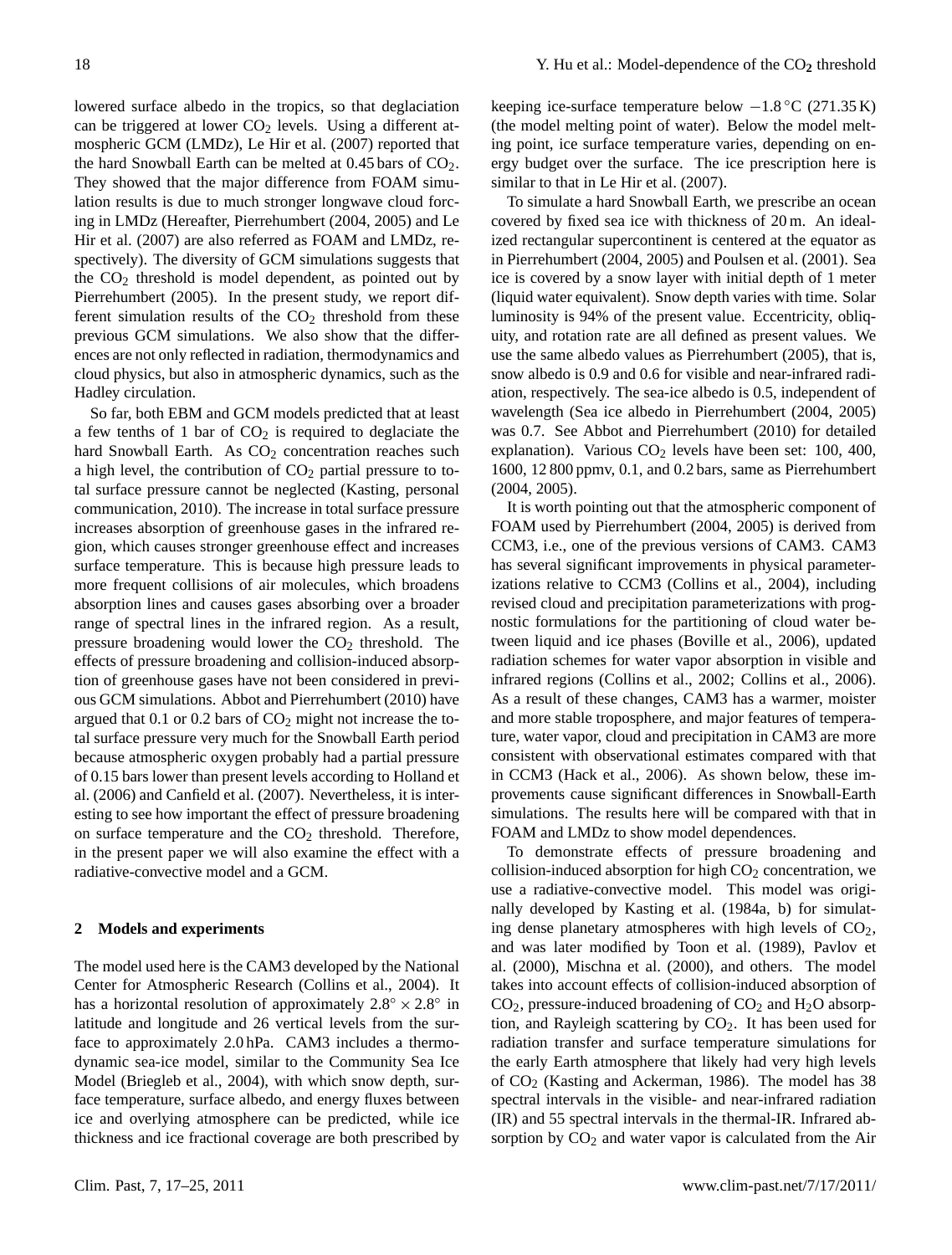

Fig. 1. (a) January zonal-mean air temperatures at the bottom model level for various  $CO_2$  levels. Only sea-ice grid points are used temperatures as a function of  $\rm{CO_2}$  levels. Note that the  $\rm{CO_2}$  volume mixing ratio here is based on the assumption of constant surface pressure corresponding to 100, 330, 1600, 12800 ppmv, and 0.1 bar, respectively, and crosses indicate the maximum near-surface temperatures and in computing zonal-mean temperatures. **(b)** January zonal-mean maximum, equatorial annual-mean, and global annual-mean near-surface of 1 bar. In Figure 1a, black dots from the bottom to top denote the maximum near-surface temperatures and their latitudes in LMDZ, their latitudes in FOAM, corresponding to 100, 400, 1600, 12 800 ppmv, 0.1, and 0.2 bars, respectively.

Force Geophysical Laboratory tape. Detailed description of the model can be found at [http://vpl.astro.washington.edu/](http://vpl.astro.washington.edu/sci/AntiModels/models09.html) [sci/AntiModels/models09.html.](http://vpl.astro.washington.edu/sci/AntiModels/models09.html) Hereafter, the model is denoted as Kasting's model.

#### **3 Results**

in FOAM, they show much stronger hemispheric tempera-Figure 1a shows January zonal-mean air temperatures at the lowest model level  $(T_{\text{BOT}})$  for various  $CO_2$  levels. While the bulk meridional temperature structures are similar to that ture contrast between summer and winter hemispheres. For 100 ppmv of  $CO<sub>2</sub>$ , the maximum temperature in the summer hemisphere (Southern Hemisphere) is about 253 K, which is close to that in LMDz, but about 5 K higher than that in FOAM. The maximum temperature is located at about 45◦ S, similar to that in LMDz, but more poleward than in FOAM. The lowest temperature of about 145 K is at the winter pole, which is about 20 K lower than that in FOAM, but  $10$  K higher than that in LMDz. As  $CO<sub>2</sub>$  level increases, the  $T_{\text{BOT}}$  increase is greater than in FOAM. At 0.2 bars of  $CO<sub>2</sub>$ , the maximum  $T_{\text{BOT}}$  is about 268 K, about 5 K short of the freezing point. In contrast, FOAM yields a January maximum  $T_{\text{BOT}}$  of 255 K, and LMDz gives a value of 270 K for  $0.1$  bar of  $CO<sub>2</sub>$ .

Figure 1b shows January maximum, global and annual mean, and annual-mean equatorial near-surface temperatures as a function of  $CO<sub>2</sub>$  levels. The temperatures show nonlinear relationship with the logarithm of  $CO<sub>2</sub>$  concentration. At low levels of  $CO<sub>2</sub>$  (100–1600 ppmv), each quadrupling of  $CO<sub>2</sub>$  causes temperatures increased by about  $1.1-1.4$  K,

ound at http://vpl.astro.washington.edu/ temperature increases become much greater as CO<sub>2</sub> level nodel. **Example 19** and the maximum near-surface temperature temperature is increased As  $CO<sub>2</sub>$  increases from 0.1 to 0.2 bars, temperature increasbecause of the sea-ice prescription that keeps ice-surface ( $T_{\text{BOT}}$ ) for various CO<sub>2</sub> levels. While creasing CO<sub>2</sub> results in  $T_{\text{BOT}}$  asymptoting to 271.35 K. If the somehow less than the 2K increase in FOAM. However, gets higher. Especially, for  $CO<sub>2</sub>$  levels from 12 800 ppmv to by about 12 K, equivalent to 4.0 K for each doubling of  $CO<sub>2</sub>$ . ing slows again, increasing by about 3 K. This is probably temperature below −1.8 ◦C (271.35 K). Indeed, further inequatorial annual-mean temperature of 273 K is considered as the standard for triggering the deglaciation of the Snowball Earth, as suggested by Pierrehumbert (2004, 2005), our simulations suggest that the  $CO<sub>2</sub>$  threshold would be close to 1.0 bar of  $CO<sub>2</sub>$  for the increasing rate of 4 K for each doubling  $CO<sub>2</sub>$ . This estimated threshold is higher than that in LMDz (0.45 bars), but lower than that in FOAM.

> A question is what cause different model sensitivities of near-surface temperatures to increasing  $CO<sub>2</sub>$ ? This can be demonstrated by evaluating the clear-sky greenhouse effect and longwave cloud forcing, by following Pierrehumbert (2004, 2005). Figure 2a shows the clear-sky greenhouse effect in January for various levels of  $CO<sub>2</sub>$ . At 100 ppmv of CO2, the maximum clear-sky greenhouse effect is about 50 Wm−<sup>2</sup> . It is close to that in LMDz, but about 20 Wm−<sup>2</sup> higher than in FOAM. As  $CO<sub>2</sub>$  increases to 0.1 bar, the maximum clear-sky greenhouse effect is up to 110 Wm−<sup>2</sup> . It is about 5 and 45 Wm−<sup>2</sup> higher than that in LMDz and FOAM, respectively. The stronger clear-sky greenhouse effect is presumably due to the improvement in radiation scheme for water vapor in CAM3, which increases the near-infrared absorption by water vapor and leads to a warmer and moister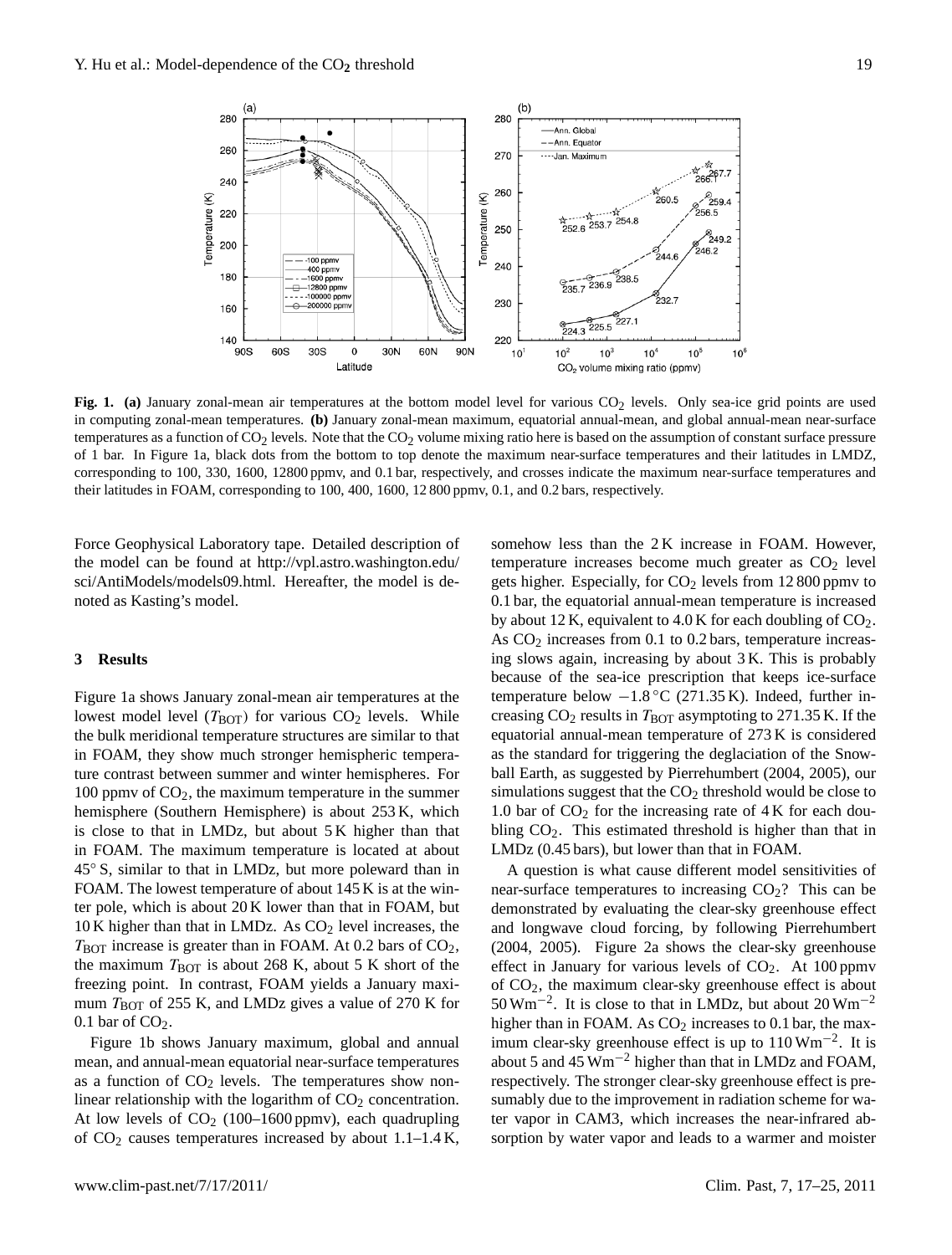

Fig. 2. January zonal-mean clear-sky greenhouse effect (a) and longwave cloud forcing (b) for various CO<sub>2</sub> levels. In Fig. 2a, black 1600, 12 800 ppmv, and 0.1 bar, respectively, and crosses indicate the maximum clear-sky greenhouse effects and their latitudes in FOAM,  $t_{\rm L}$  and the maximum clear-sky greenhouse effects and their latitudes in LMDZ, corresponding to  $t_{\rm L}$ dots from the bottom to top denote the maximum clear-sky greenhouse effects and their latitudes in LMDZ, corresponding to 100, 330, corresponding to 100, 400, 1600, 12 800 ppmv, 0.1, and 0.2 bars, respectively. Crosses in Fig. 2b marks the maximum longwave cloud forcing for various  $CO<sub>2</sub>$  levels in FOAM.

atmosphere (Collins et al., 2006). Increasing water vapor in the atmosphere consequently causes a stronger greenhouse effect. The location of the maximum clear-sky greenhouse effect also shows different meridional shifts from that in FOAM as  $CO<sub>2</sub>$  increases. It shifts equatorward from about 45 $\degree$  S for 100 ppmv CO<sub>2</sub> to about 30 $\degree$  S for 0.2 bars of CO<sub>2</sub>. Such a shift is consistent with that in LMDz, but opposite to that in FOAM.

For the cold Snowball Earth condition, clouds exist mainly in the form of ice particles and thus have greenhouse effect, as pointed out by Pierrehumbert (2004, 2005). In FOAM, longwave cloud forcing is about  $6 \text{ Wm}^{-2}$  for 100 ppmv of  $CO<sub>2</sub>$  and about 10.5 Wm<sup>-2</sup> for 0.2 bars of  $CO<sub>2</sub>$ . In contrast, CAM3 has a much stronger longwave cloud forcing. Figure 2b shows longwave cloud forcing in January for various levels of  $CO<sub>2</sub>$ . Unlike that in FOAM, the maximum longwave cloud forcing is located in middle latitudes of the summer hemisphere for low levels of  $CO<sub>2</sub>$ , rather than around 12◦ S, and the maximum cloud forcing at middle latitudes decreases with  $CO<sub>2</sub>$  levels. We will address this phenomenon later.

Around  $12°$  S, longwave cloud forcing increases with  $CO<sub>2</sub>$ levels. This is because increasing  $CO<sub>2</sub>$  warms the tropical surface, which leads to stronger upward motion associated with the Hadley circulation. Thus, more water vapor is transported into the atmosphere, causing more ice clouds and stronger greenhouse effect. For 100 ppmv, the maximum cloud forcing is about  $26 \,\mathrm{Wm}^{-2}$ , about  $20 \,\mathrm{Wm}^{-2}$ higher than in FOAM. For  $0.2$  bars of  $CO<sub>2</sub>$ , the cloud forcing is up to  $32 \text{ Wm}^{-2}$ , about  $21.5 \text{ Wm}^{-2}$  higher than the FOAM value. The longwave cloud forcing in CAM3 is higher than in FOAM. However, it is lower than that in

lins et al., 2006). Increasing water vapor in LMDz. For 330 ppmv of  $CO_2$ , the maximum cloud forction of the maximum clear-sky greenhouse  $23 \text{ Wm}^{-2}$  for 400 ppmv of CO<sub>2</sub> in CAM3. The above remy  $CO<sub>2</sub>$  to about  $30^{\circ}$  S for 0.2 bars of  $CO<sub>2</sub>$ . cause both clear-sky greenhouse effect and longwave cloud ing is 50 Wm−<sup>2</sup> in LMDz, which is twice larger than the sults demonstrate that the higher near-surface temperatures in CAM3 than in FOAM for the same level of  $CO<sub>2</sub>$  is beforcing are much stronger in CAM3.

The decrease in maximum longwave cloud forcing at the summer-hemisphere middle latitudes can be addressed with Fig. 3. At 100 ppmv of  $CO<sub>2</sub>$ , a cloud layer is located between 900 and 400 hPa (Fig. 3a) because relative humidity (RH) in this layer is above 80%, which is the threshold for cloud formation in CAM3 (Collins et al., 2004). As CO<sub>2</sub> level increases, the layer with RH greater than 80% is lifted to higher altitudes. For example, as  $CO<sub>2</sub>$  is up to 0.2 bars, such a layer is between 500 and 300 hPa. It appears that tropospheric warming due to increasing  $CO<sub>2</sub>$  causes reduction of saturation at lower tropospheric levels at the summerhemisphere middle latitudes. Figure 3b shows vertical distribution of cloud fractions corresponding to Fig. 3a. One can find that large amount of clouds exists in almost all the troposphere for 100 ppmv of  $CO<sub>2</sub>$ , and that the cloud layer is lifted to between 500 and 300 hPa as  $CO<sub>2</sub>$  is up to 0.2 bars. The rising of the cloud layer has two opposite effects on longwave cloud forcing. First, ice clouds at higher levels have stronger greenhouse effect since clouds emit less outgoing infrared radiation (OLR) at lower temperatures. Second, the rising of cloud layer causes less cloud formation because water vapor concentration decreases with altitudes (Fig. 3c), which would reduce greenhouse effect. It appears that the latter is dominant, which causes the decrease in longwave cloud forcing at middle latitudes of the summer hemisphere.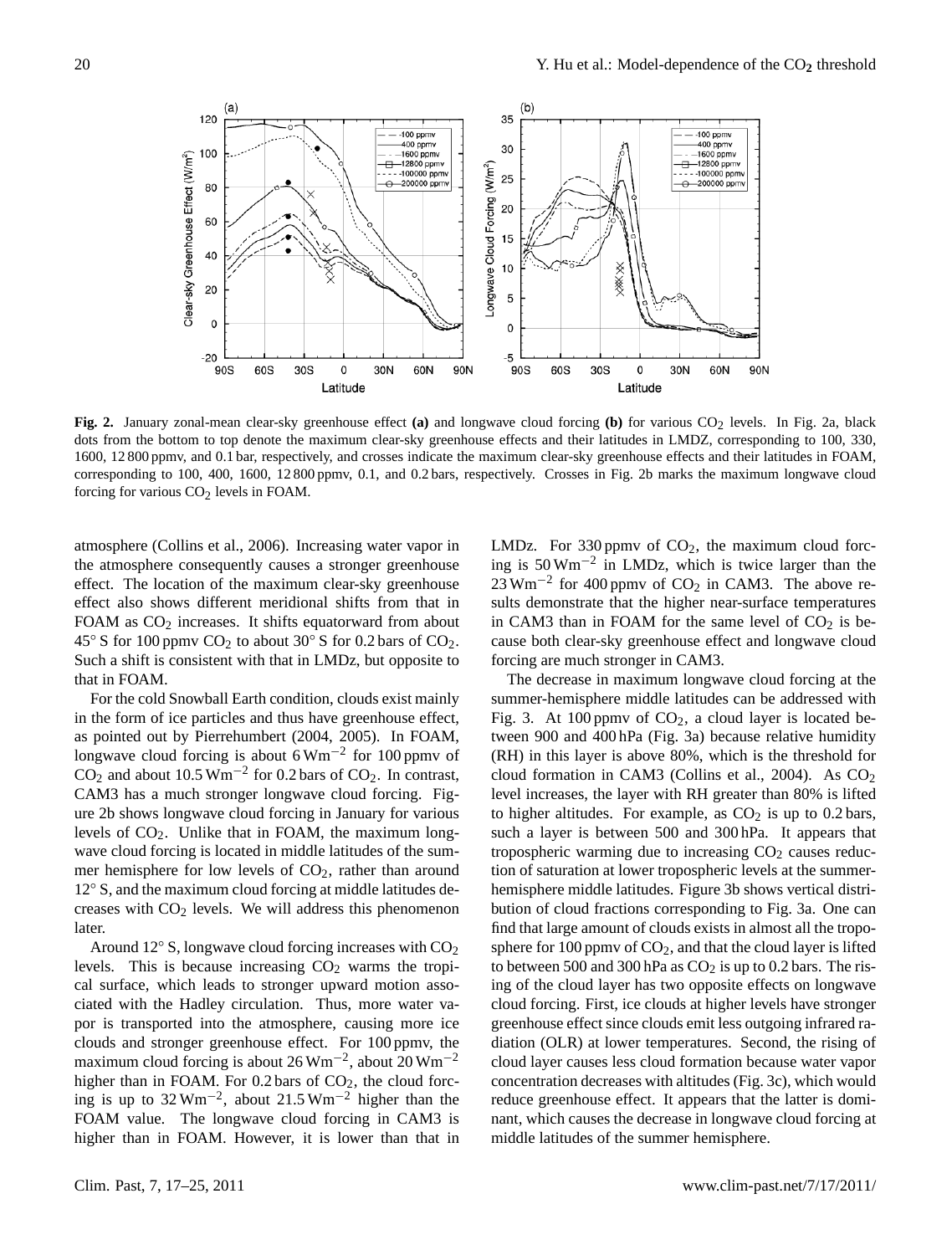

Fig. 3. Vertical distributions of relative humidity (a), cloud fraction (b), and ice-cloud water path (c), averaged between  $30^{\circ}$  S and  $60^{\circ}$  S.



Fig. 4. (a) January meridional mass streamfunction for 100 ppmv of CO<sub>2</sub>. Contour interval is  $25 \times 10^9$  Kgs<sup>-1</sup>. (b) January maximum mass streamfunctions as a function of  $CO<sub>2</sub>$  level.

Model dependence is not only reflected in the physics part of simulations but also in atmospheric dynamics. Figure 4a shows the meridional mass streamfunction in January for 100 ppmv of  $CO<sub>2</sub>$ . The Hadley circulation has similar horizontal extent as in FOAM, but shallower in depth. A significant difference from that in FOAM is that the Hadley circulation in CAM3 is much stronger. The maximum mass streamfunction in Fig. 4a is  $300 \times 10^9$  kgs<sup>-1</sup>, vs.  $215 \times 10^{9}$  kgs<sup>-1</sup> in FOAM. Detailed comparison of the maximum mass streamfunction between CAM3 and FOAM is shown in Fig. 4b. In both models, the maximum mass streamfunction nonlinearly increases with the logarithm of  $CO<sub>2</sub>$  concentration, with much greater increasing in CAM3. At  $0.2$  bars of  $CO<sub>2</sub>$ , the maximum streamfunction is about  $760 \times 10^9$  kgs<sup>-1</sup>, vs. 344 ×  $10^9$  kgs<sup>-1</sup> in FOAM. The difference is presumably due to the stronger equator-pole temperature contrast in CAM3 than in FOAM (about 90 K vs. 70 K) since it is considered a major factor in determining the intensity of the Hadley circulation (Held and Hou, 1980).

In the above simulations, the surface pressure  $(P_s)$  in the model remains constant, i.e., 1.0 bar, and the contribution of the partial pressure of  $CO<sub>2</sub>$  to the total pressure is not considered. However, as large amounts of  $CO<sub>2</sub>$  (e.g. a few tenth of 1 bar of  $CO<sub>2</sub>$ ) is added to the model, increase in total pressure cannot be neglected. Since  $CO<sub>2</sub>$  molecule weight is much larger than the average air molecule weight (44 versus 29 g/mol), total pressure increases rapidly with increasing CO<sup>2</sup> volume mixing ratio. Figure 5 illustrates total surface pressure as a function of  $CO<sub>2</sub>$  volume mixing ratio. As  $CO<sub>2</sub>$  volume mixing ratio is less than 0.01, it does not lead to large increase in the total pressure. However, total pressure increases rapidly as  $CO<sub>2</sub>$  mixing ratio is greater than 0.1. From Fig. 5, one can find that 0.1 and 0.2 of  $CO<sub>2</sub>$  volume mixing ratio correspond to about 1.17 and 1.38 bars of total surface pressure.

The increase in total pressure substantially enhances greenhouse warming, throughout pressure broadening of absorption lines and collision-induced absorption of  $CO<sub>2</sub>$ and water vapor in the infrared region (Kasting, personal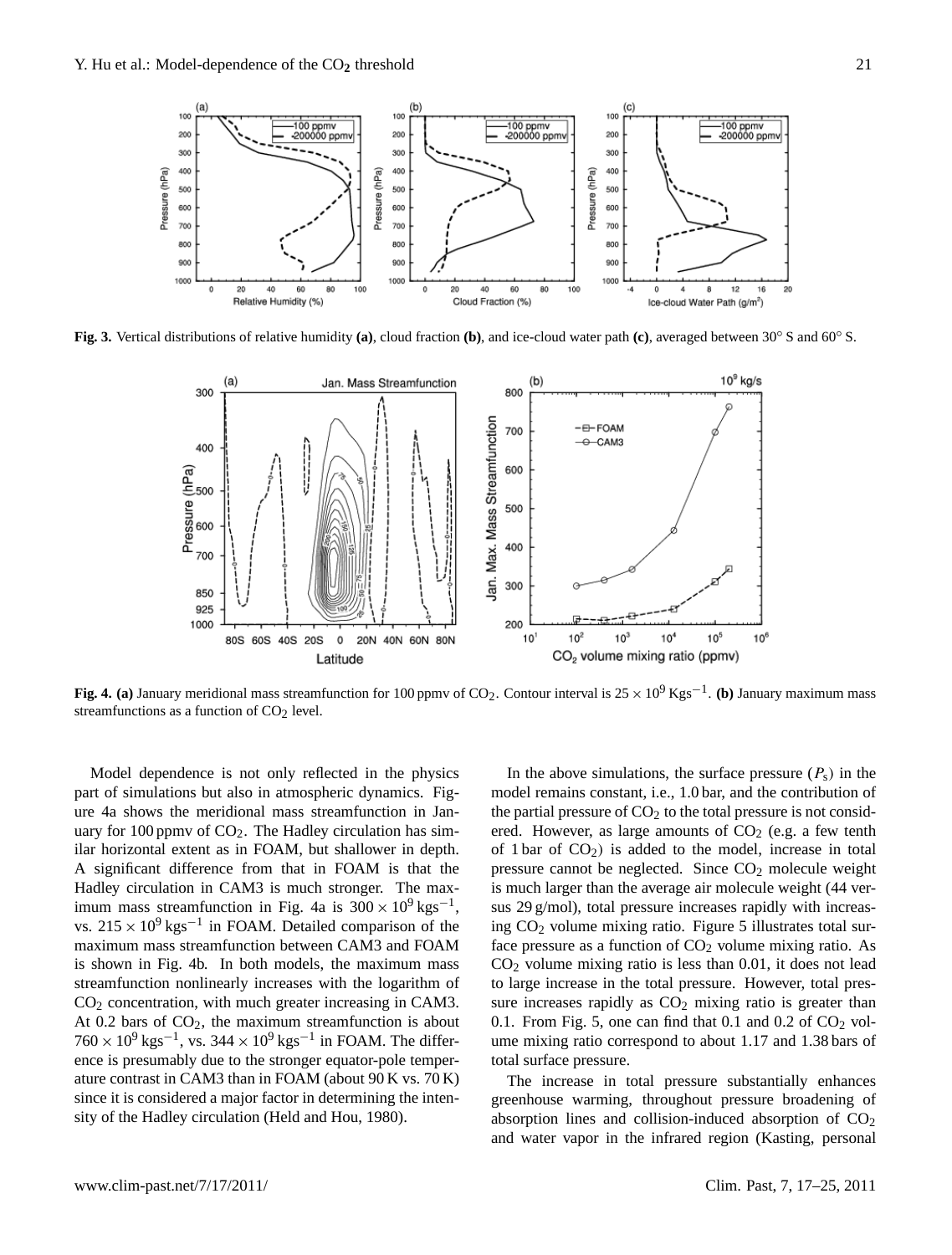

**Fig. 5.** Total surface pressure as a function of  $CO<sub>2</sub>$  volume mixing ratio.

and temperature increase due to collision-induced absorption communication, 2010). To show these effects of pressure broadening and collision-induced absorption of  $CO<sub>2</sub>$  and water vapor on surface temperatures, we first carry out simulations, using Kasting's radiative-convective model. Surface albedo is set to 0.663, same as that in Caldeira and Kasting (1992), and solar constant is 94% of the present value. Vertical distribution of RH is similar to that in Manabe and Wetherald (1967), with surface RH of 80%. The simulation results are shown in Fig. 6. As  $CO<sub>2</sub>$  volume mixing ratio is less than 0.01 (10 000 ppmv), the three lines overlap each other, indicating that both pressure broadening and collisioninduced absorption cause little difference in surface temperature from that with 1 bar of surface pressure. For  $CO<sub>2</sub>$  volume mixing ratio higher than 0.01, the two kinds of effects start causing significant increasing of surface temperature, and the two effects become stronger with increasing  $CO<sub>2</sub>$ levels. For  $CO<sub>2</sub>$  volume mixing ratio of 0.1, 0.2, and 0.4 (the corresponding  $CO<sub>2</sub>$  partial pressure is 0.17, 0.38, and 1.0 bars, respectively), surface temperature increase due to pressure broadening is about 5, 9, and 49 K, respectively, is about 5, 9, and 10 K, respectively. It appears that the effect of pressure broadening is the dominant factor compared with that of collision-induced absorption as the  $CO<sub>2</sub>$  level is sufficiently high, while both effects are comparable for lower levels of  $CO<sub>2</sub>$ . These indicate that pressure broadening and collision-induced absorption of  $CO<sub>2</sub>$  and water vapor can substantially reduce the  $CO<sub>2</sub>$  threshold. In Fig. 6, the  $CO<sub>2</sub>$  volume mixing ratio corresponding to the melting point is about 0.18, which is equivalent to about 0.33 bars of CO<sup>2</sup> by checking with Fig. 5. Note that results in Fig. 6 are approximately equivalent to the global and annual mean surface temperature. Considering that annual-mean equatorial



Fig. **6.** Surface temperature as a function of CO<sub>2</sub> volume mixing ratio as the contribution of CO<sub>2</sub> partial pressure to total pressure f pressure constant, i.e.,  $P_s = 1.0$  bar, black-square-solid line:  $P_s = 1.0 + CO_2$ It simula-<br>tion considered, and square-dashed line:  $P_s = 1.0 + P_{CO2}$ , with Surface of  $\overrightarrow{CO_2}$  are considered. Here, the zenith angle is 60°. **Fig. 6.** Surface temperature as a function of  $CO<sub>2</sub>$  volume mixing is considered. Circle-dashed-dotted line: surface pressure is held partial pressure  $(P_{CO2})$ , with only pressure broadening of absorpboth pressure broadening and collision-induced absorption (CIA)

imabe and<br>imulation both both pressure is usually about 10 K higher than global mean expression of CO2 are considered. Here, the zenith and the zenith angle is 600°. The considered in the constant of the melting point would be lower temperature (see Fig. 1b),  $CO<sub>2</sub>$  levels required for raising the than 0.33 bars. From Figs. 5 and 6, one can estimate that the  $CO<sub>2</sub>$  threshold for triggering equatorial deglaciation is about 0.21 bars.

> (winter hemisphere) have large increases. At the North Pole, The radiation module of CAM3 includes pressure broadening, but without collision-induced absorption. To examine the effect of pressure broadening in CAM3, we repeat the above simulations with considering the contribution of  $CO<sub>2</sub>$ partial pressure to total pressure in the model. Simulation results are shown in Fig. 7. Comparison of Fig. 7a with 1a demonstrates that January zonal-mean surface temperatures have no significant changes as  $CO<sub>2</sub>$  volume mixing ratio is less than 0.1. However, as  $CO<sub>2</sub>$  volume mixing ratio is up to 0.2, zonal-mean temperatures in the Northern Hemisphere temperature is increased by about 46 K (from about 164 K to about 210 K), and at 30 $^{\circ}$  N temperature is increased by about 10 K. In contrast, temperatures in the summer hemisphere show much weaker increase. It is because of the limit of sea-ice prescription, as mentioned before. Figure 7b shows global- and annual-mean, equatorial annual-mean, and January maximum surface temperatures as a function of  $CO<sub>2</sub>$ volume mixing ratio. For  $0.2$  of  $CO<sub>2</sub>$  volume mixing ratio, the temperatures are about 8, 6.7, and 3.2 K higher than that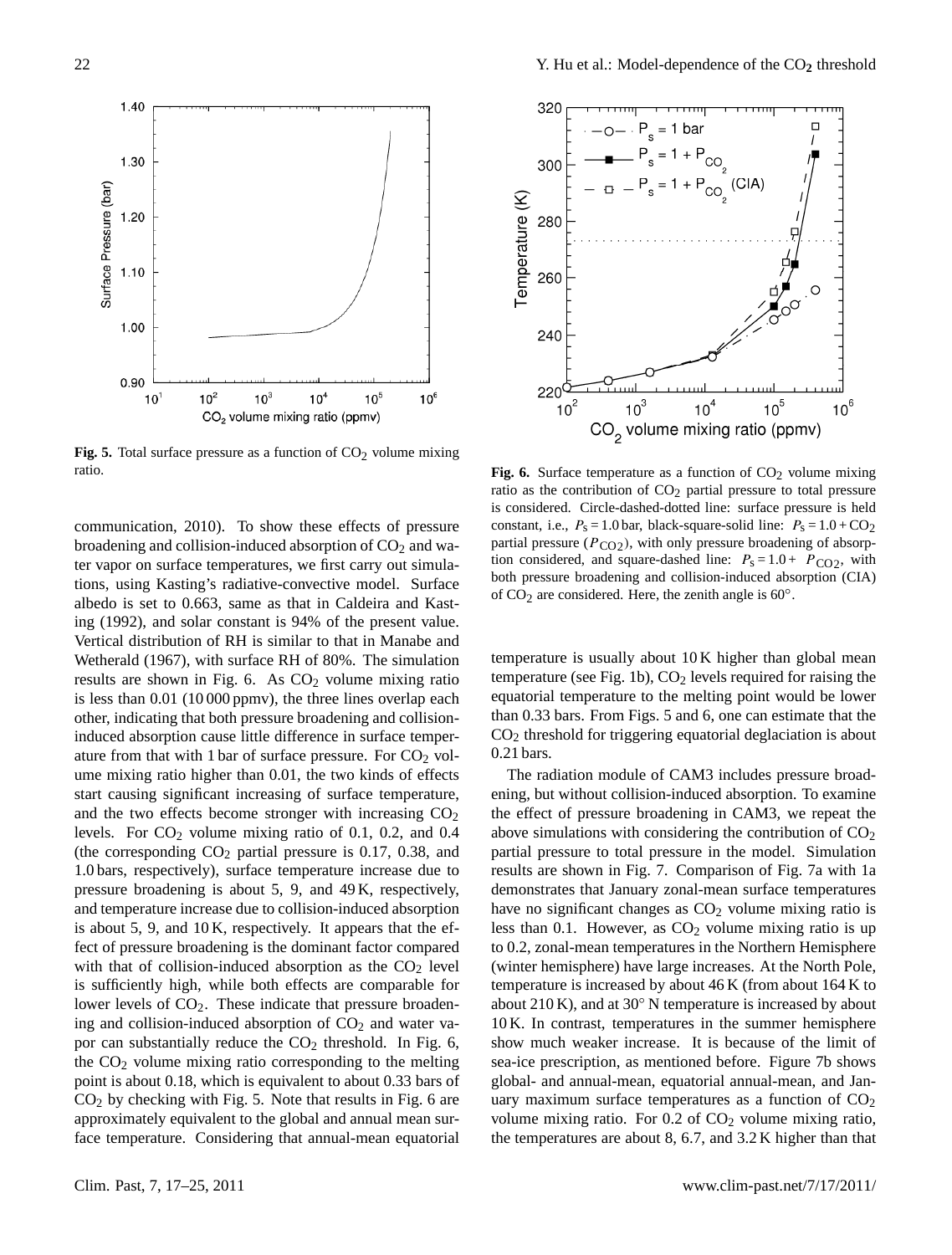

Fig. 7. Same as Fig. 1, except for that the contribution of  $CO<sub>2</sub>$  partial pressure to total pressure and the effect of pressure-broadening are considered.

in Figure 1b, respectively. The January maximum temperature has the smallest increase because the January maximum temperature in Figure 1b is already close to the model melting point. The global- and annual-mean surface temperature has the largest increase, mainly due to large temperature increases in the winter hemisphere. Note that for the same volume mixing ratio of 0.2 the partial pressure of  $CO<sub>2</sub>$  in Fig. 7 is nearly twice larger than that in Fig. 1b (0.38 vs. 0.2 bars), and  $CO<sub>2</sub>$  mass is increased by 0.38 times. Therefore, the increase in surface temperature from Fig. 1b to 7b is not only due to pressure broadening but also due to  $CO<sub>2</sub>$  mass increasing. Considering the rate of  $3K$  for  $CO<sub>2</sub>$  level from 0.1 bar to 0.2 bars as shown in Fig. 1b, the increase in  $CO<sub>2</sub>$ mass leads to temperature increase by about 1.1 K. Thus, in CAM3 the increase in equatorial annual-mean temperature due to pressure broadening is about 5.6 K. It is about half of that in Kasting's radiative-convective model. Assuming that collision-induced absorption causes the same magnitude of temperature increasing, the equatorial annual-mean surface temperature would be close to the melting point for  $CO<sub>2</sub>$  volume mixing ratio of 0.2. Thus, the  $CO<sub>2</sub>$  threshold estimated from CAM3 is about 0.38 bars, higher than that in Kasting's radiative-convective model.

### **4 Summary**

We have re-examined the problem for the deglaciation of the hard Snowball Earth with CAM3. It is found that CAM3 yields higher near-surface temperatures than that in FOAM at same  $CO<sub>2</sub>$  levels. The higher temperature in CAM3 is because it generates much stronger clear-sky greenhouse effect and longwave cloud forcing. At 0.2 bars of  $CO<sub>2</sub>$ , the clear-sky greenhouse effect and longwave cloud forcing are

117 Wm−<sup>2</sup> and 32 Wm−<sup>2</sup> , respectively, versus 77 Wm−<sup>2</sup> and 10.5 Wm−<sup>2</sup> in FOAM. The clear-sky greenhouse effect in CAM3 is close to that in LMDz. However, the longwave cloud forcing in CAM3 is much lower than in LMDz, i.e.,  $23 \text{ Wm}^{-2}$  vs. 50 Wm<sup>-2</sup> for about 400 ppmv of CO<sub>2</sub>. CAM3 also produces a much stronger Hadley cell in the winter hemisphere than in FOAM because it has larger temperature contrast between the equator and the winter hemisphere. All these suggest that simulations results of the  $CO<sub>2</sub>$  threshold for deglaciating the hard Snowball Earth are model dependent and have large uncertainty. It is similar to the modeldependent  $CO<sub>2</sub>$  threshold for Snowball Earth glaciation, as pointed out by Poulsen and Jacob (2004) who found that the  $CO<sub>2</sub>$  threshold for Snowball Earth formation is also dependent on model physics, such as clouds and sea ice.

The difference of the  $CO<sub>2</sub>$  threshold among the GCM simulations is mainly due to two factors: different surface albedo and parameterizations of cloud physics. In Pierrehumbert (2004) and (2005), the sea-ice albedo remains 0.7 by model default (Abbot and Pierrehumbert, 2010), and the globalmean surface albedo is about 0.664, whereas the global-mean surface albedo in CAM3 is about 0.60 for 0.2 bars of  $CO<sub>2</sub>$ , largely due to snow melting. It suggests that for global average the surface receives about  $20 \,\mathrm{Wm}^{-2}$  more solar radiation in CAM3 than in FOAM, which is nearly equal to the difference of longwave cloud forcing between CAM3 and FOAM. We would think that surface albedo in LMDz is also lower than in FOAM, although it was not reported in Le Hir et al. (2007). The lower surface albedo in CAM3 may also partly contribute to the stronger clear-sky greenhouse effect, throughout feedbacks. Lower surface albedo leads to higher surface temperature, causing more water vapor in the atmosphere, through sublimation. The increase in water vapor increases clear-sky greenhouse effect and hence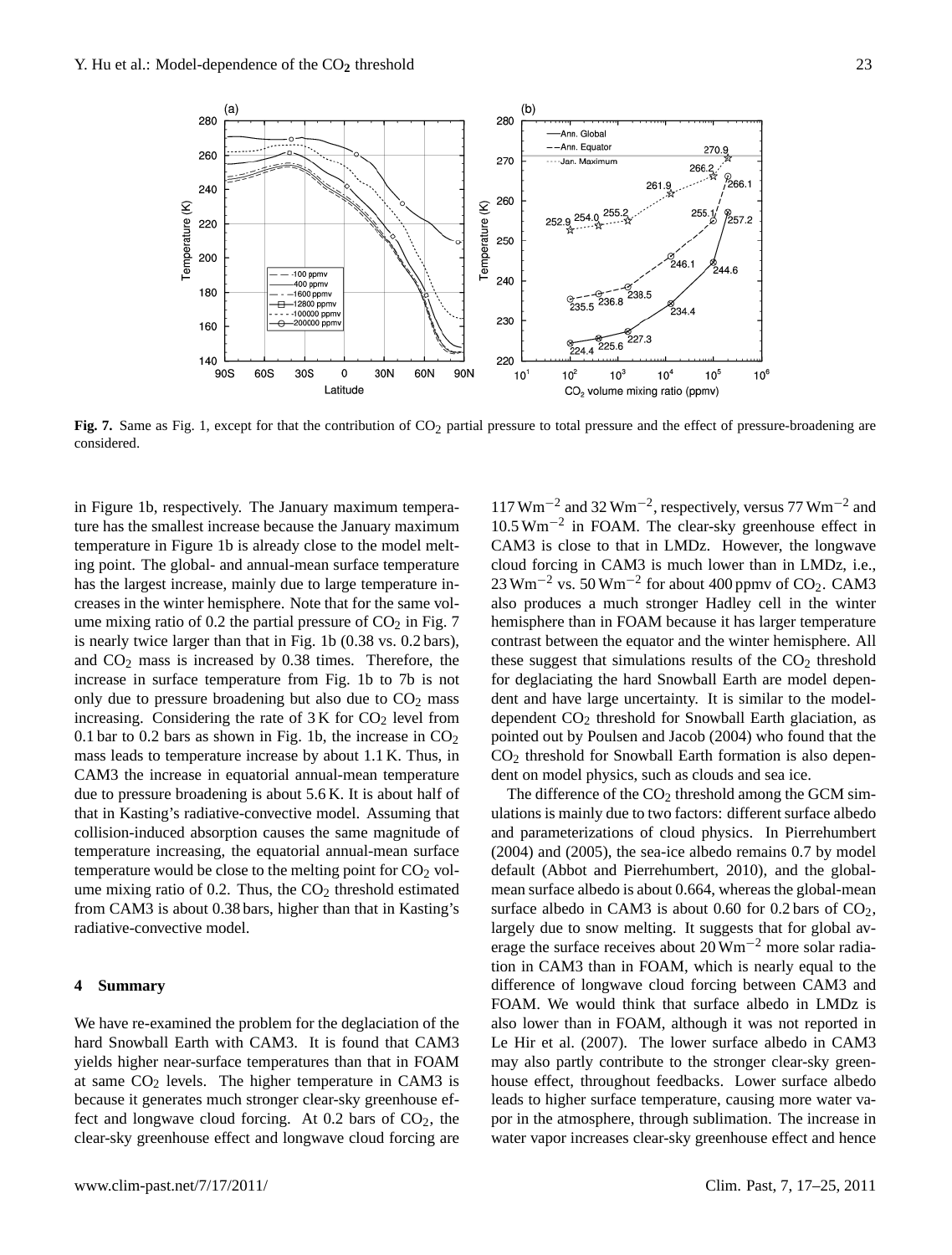surface temperature. The increase in water vapor also increases ice clouds for the cold Snowball-Earth condition, which causes stronger positive cloud forcing.

We also studied the effects of pressure broadening and collision-induced absorption on the  $CO<sub>2</sub>$  threshold, using Kasting's radiative-convective model and CAM3. It is found that both effects increase surface temperature substantially as  $CO<sub>2</sub>$  volume mixing ratio is higher than 0.1. As both pressure broadening and collision-induced absorption are all considered, the  $CO<sub>2</sub>$  threshold in Kasting's model is about 0.21 bars with surface albedo of 0.663. The effect of pressure broadening in CAM3 is weaker than in Kasting's radiativeconvective model. CAM3 yields a  $CO<sub>2</sub>$  threshold of about 0.38 bars for surface albedo of about 0.6 as both effects are considered. In contrast, the  $CO<sub>2</sub>$  threshold is close to 1.0 bar as pressure broadening and collision-induced absorption are not considered.

*Acknowledgements.* We are grateful to J. Kasting who encouraged us to carry out simulations with pressure broadening and showed us his unpublished results. We thank the other anonymous reviewer for helpful comments. This work is supported by the National Basic Research Program of China (973 Program, 2010CB428606), the National Natural Science Foundation of China under grants 40875042 and 41025018, and the Ministry of Education of China (20070001002). Part of the computations on which this paper is based was performed at the SciNet facility for High Performance Computation at the University of Toronto. SciNet is a component of the Compute Canada platform for HPC. J. Yang is partly supported by the Oversea Study Program for Graduate Students of the China Scholarship Council

Edited by: H. Renssen

## **References**

- Abbot, D. S. and Pierrehumbert, R. T.: Mudball: Surface dust and snowball Earth deglaciation, J. Geophys. Res., 115, D03104, doi:10.1029/2009JD012007, 2010.
- Boville, B. A., Rasch P. J., Hack J. J., and McCaa J. R.: Representation of clouds and precipitation processes in the Community Atmosphere Model version 3 (CAM3), J. Climate, 19, 2162–2183, 2006.
- Briegleb, B. P., Bitz, C. M., Hunke, E. C., Lipscomb, W. H., Holland, M. M., Schramm, J. L., and Moritz, R. E.: Scientific description of the sea ice component in the Community Climate System Model, Version Three. Technical Note, NCAR/TN-463 STR, National Center for Atmospheric Research, Boulder, Colorado, 78 pp., 2004.
- Caldeira, K. and Kasting, J. F.: Susceptibility of the early Earth to irreversible glaciation caused by carbon dioxide clouds, Nature, 359, 226–228, 1992.
- Canfield, D. E., Poulton, S. W., and Narbonne, G. M.: Late-Neoproterozoic deep-ocean oxygenation and the rise of animal life, Science, 315(5808), 92–95, 2007.
- Collins, W. D., Hackney, J. K., and Edwards, D. P.: An updated parameterization for infrared emission and absorption by water

vapor in the National Center for Atmospheric Research Community Atmosphere Model, J. Geophys. Res., 107(D22), 4664, doi:10.1029/2001JD001365, 2002.

- Collins, W. D., Rasch, P. J., Boville, B. A., Hack, J. J., McCaa, J. R., Williamson, D. L., Kiehl, J. T., Briegleb, B., Bitz, C., Lin, S-J, Zhang, M., and Dai, Y.: Description of the NCAR Community Atmosphere Model: CAM3.0, Technical Note, NCAR/TN-464 STR, National Center for Atmospheric Research, Boulder, Colorado, 226 pp., available online at [http://www.ccsm.ucar.edu/](http://www.ccsm.ucar.edu/models/atm-cam) [models/atm-cam,](http://www.ccsm.ucar.edu/models/atm-cam) 2004.
- Collins, W. D., Lee-Taylor J. M., Edwards D. P., and Francis G. L.: Effects of increased near-infrared absorption by water vapor on the climate system, J. Geophys. Res., 111, D18109, doi:10.1029/2005JD006796, 2006.
- Hack, J. J., Caron, J. M., Yeager, S. G., Olison, K. W., Holland, M. M., Truesdale, J. E., and Rasch, P. J.: Simulation of the global hydrological cycle in the CCSM Community Atmosphere Model version 3 (CAM3): Mean features, J. Climate, 19, 2199–2221, 2006.
- Held, I. M. and Hou A. Y.: Nonlinear axially symmetric circulations in a nearly inviscid atmosphere, J. Atmos. Sci., 37, 515– 533, 1980.
- Hoffman, P. F., Kaufman A. J., Halverson G. P., and Schrag D. P.: A Neoproterozoic snowball Earth, Science, 281, 1342–1346, 1998.
- Hoffman, P. F. and Schrag D. P.: The snowball Earth hypothesis: Testing the limits of global change, Terra Nova, 14, 129–155, 2002.
- Holland H. D: The oxygenation of the atmosphere and oceans, Phil. Trans. R. Soc., B, 361, 903–915, 2006.
- Hyde, W. T., Crowley T. J., Baum S. K., and Peltier W. R.: Neoproterozoic "snowball Earth" simulations with a coupled climate/ice-sheet model, Nature, 405, 425–429, 2000.
- Kasting, J. F., Pollack. J. B., and Ackerman, T. P.: Response of Earth's atmosphere to increases in solar flux and implications for loss of water from Venus, Icarus, 57, 335–355, 1984a.
- Kasting, J. F., Pollack, J. B., and Crisp, D.: Effects of high CO<sub>2</sub> levels on surface temperature and atmospheric oxidation state of the early Earth, J. Atmos. Chem., 1, 403–428, 1984b.
- Kasting, J. F. and Ackerman, T. P.: Climatic Consequences of Very High CO<sub>2</sub> Levels in Earth's Early Atmosphere, Science, 234, 1383–1385, 1986
- Kirschvink, J. L.: Late Proterozoic low-latitude global glaciation: The snowball Earth, in The Proterozoic Biosphere, edited by: Schopf, J. W. and Klein, C., 51–52, Cambridge Univ. Press, New York., 1992.
- Le Hir, G., Ramstein, G., Donnadieu, Y., and Pierrehumbert, R. T.: Investigating plausible mechanisms to trigger a deglaciation from a hard snowball Earth, C. Geoscience, 339(3–4), 274–287, 2007.
- Le Hir, G., Donnadieu, Y., Krinner, G., and Ramstein, G.: Toward the snowball earth deglaciation, Clim. Dyn., 35, 285–297, 2010.
- Manabe, S. and Wetherald, R. T., Thermal equilibrium of the atmosphere with a given distribution of relative humidity, J. Atmos. Sci., 24, 241–259, 1967.
- Mischna, M. A., Pavlov, A. A., and Kasting, J. F., Influence of carbon dioxide clouds on early Martian climate, Icarus, 145, 546– 554, 2000.
- Pavlov, A. A., Kasting, J. F., Brown, L. L., Rages, K. A., and Freedman, R., Greenhouse warming by CH, in the atmosphere of early